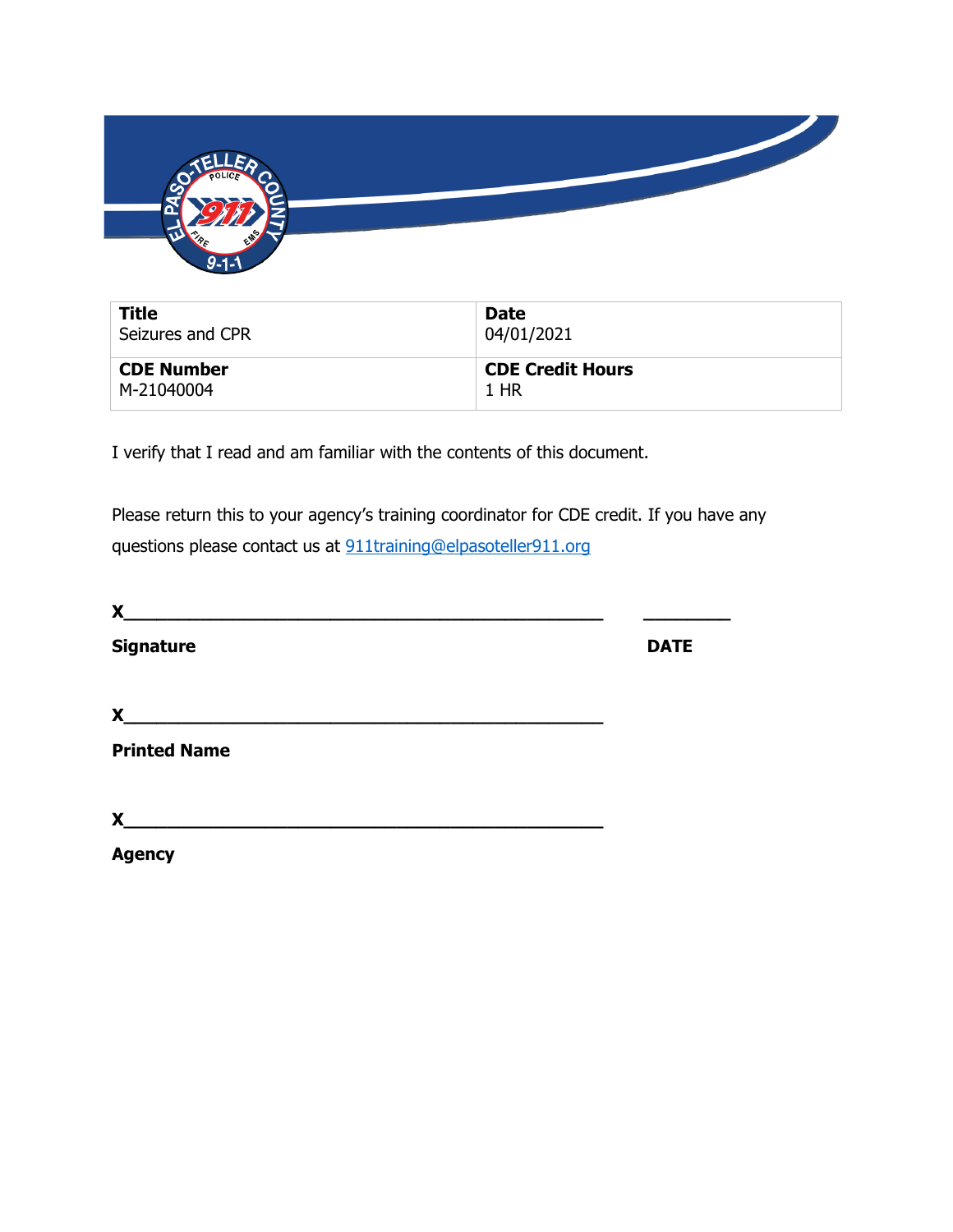| $9 - 1 - 1$       |                         |
|-------------------|-------------------------|
| <b>Title</b>      | <b>Date</b>             |
| Seizures and CPR  | 04/01/2021              |
| <b>CDE Number</b> | <b>CDE Credit Hours</b> |
| M-21040004        | 1 HR                    |

What causes a seizure? What are the different types? How can we as EMDs help a patient during a seizure? When do we start CPR?

We ask these questions often and just when we think we know what to do, we get a crazy seizure call that makes us question our knowledge.

Seizures are caused by an abnormal firing of brain cells which usually results in jerking movements and then unconsciousness or semi-consciousness. The worst reason for a seizure is cardiac arrest when the patient's blood pressure drops suddenly to zero and the brain is reacting to the lack of oxygen. In this case, CPR may be necessary!

## **Axioms**

1. Seizure-like activity can be an initial symptom of cardiac arrest. Therefore, careful breathing evaluation and monitoring is critical after a seizure has stopped.

Types of Seizures

- Generalized Commonly called a "Grand-mal" seizure, the patient becomes stiff or suddenly tense and begins jerking their arms and legs. The patient ALWAYS loses consciousness with this type of seizure and may not appear to be breathing.
- Absence  $-$  A brief "staring spell" in a conscious patient. Usually lasts less than 10 seconds, but some last slightly longer and may include abnormal muscle activity, including fluttering eyelids, smacking lips, chewing motions, and/or hand gestures.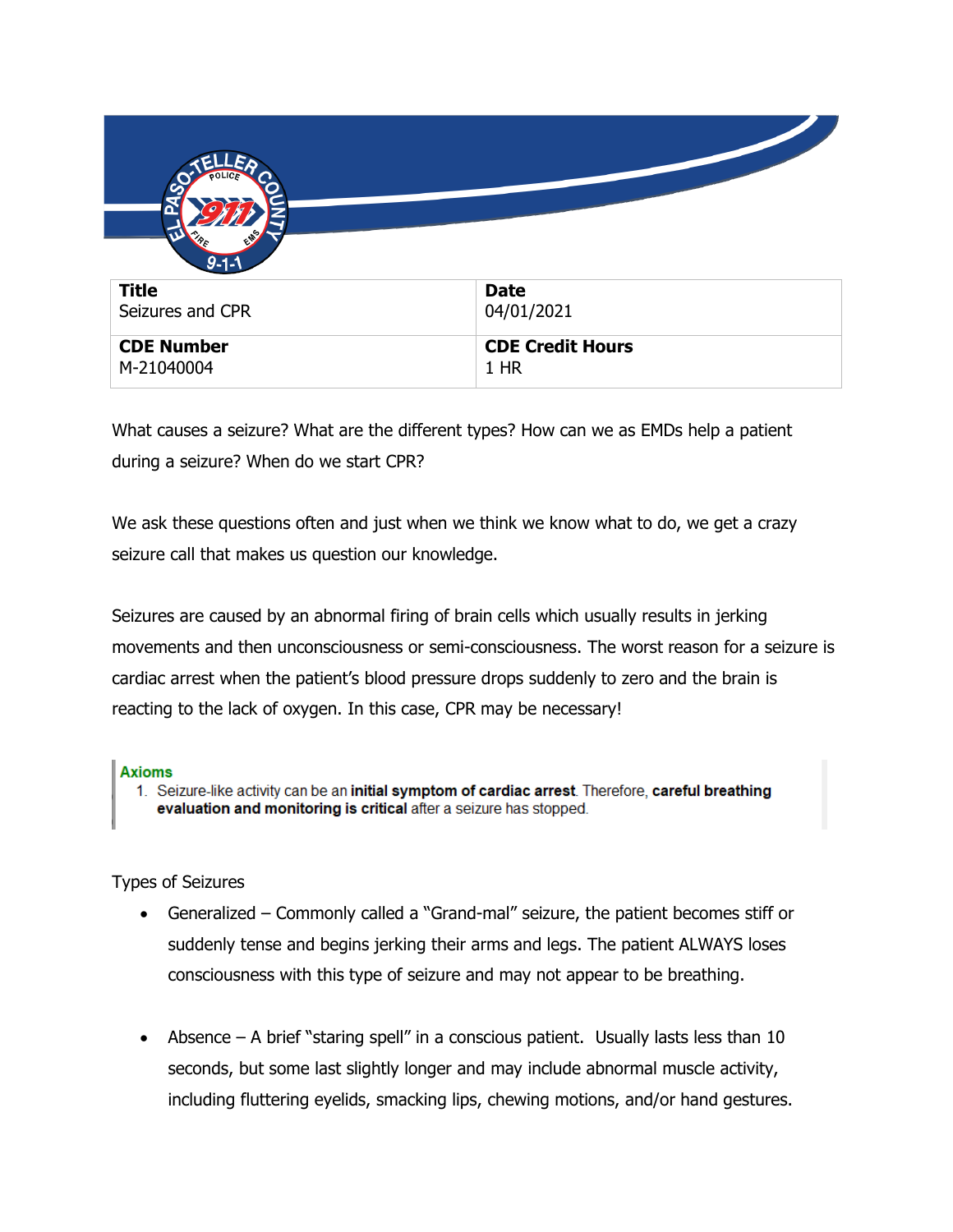

- Febrile Affects 3-5 percent of all children by the age of 5. It is believed to be caused not by a high fever, but due to how quickly it rises. These seizures are not lifethreatening.
- Focal Localized twitching of a part of the body, such as the hand, arm, leg, or face in a conscious patient.
- Atypical A seizure that is mentioned as different from the patient's previous seizures. These reports come from a relative, friend, or other individual who is familiar with the patient's seizures.

## When do we start CPR?

When a seizure has stopped, the EMD should verify if the patient is breathing effectively by using the Breathing Diagnostic Tool. If the patient is not breathing or not breathing effectively, continue to the proper DLS Link for assessing the airway (N-1, A-1, B-1, or C-1).

If the patient is still seizing or starts to seize again, stay on the line until the seizure has stopped and then verify breathing (again).

If the patient is breathing effectively or if the patient wakes up, continue to supportive care by giving the instructions on X-1 and X-2 (Routine Disconnect).

We confuse ourselves when we give the PDI of "Don't do CPR." This is only during the seizure. Initiating the Pre-Arrival Instructions sequence is vital when the patient is clearly not breathing normally and unconscious after the seizure is complete.

Please complete the quiz on the following page.